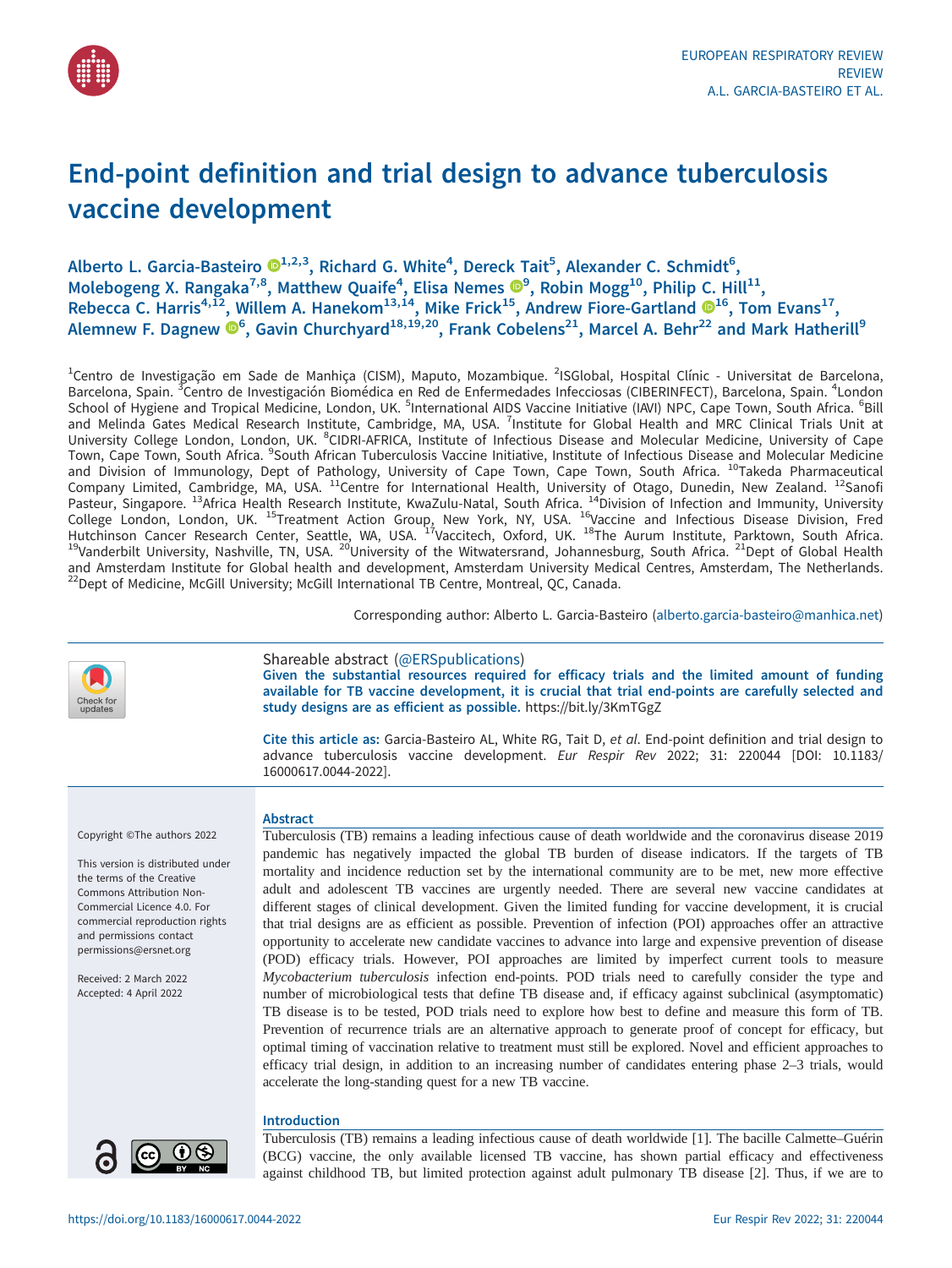<span id="page-1-0"></span>meet the targets of TB mortality and incidence reduction set by the global End TB Strategy, new more effective adult and adolescent TB vaccines are urgently needed [[3](#page-9-0)]. There are several new vaccine candidates at different stages of the clinical development pipeline [[4](#page-9-0)]. Given the substantial resources required for efficacy trials and the limited amount of funding available for vaccine development, it is crucial that trial designs are as efficient as possible [[5](#page-9-0)]. The selection of primary and secondary end-points for currently proposed approaches is of paramount importance. Clinically and epidemiologically relevant outcomes and how they relate to the stages of the natural history of TB need to be carefully defined (figure 1). In this article, we discuss possible approaches and knowledge gaps related to end-point selection in pre-licensure TB vaccine efficacy trials.

## Prevention of infection (POI) approaches to accelerate candidate vaccines into prevention of disease (POD) efficacy trials

In recent years, there has been renewed interest in POI approaches, partially due to the positive efficacy signal associated with BCG revaccination in adolescence [[6\]](#page-9-0), but also due to the potential impact that successful POI candidates could have on POD approaches. Given that Mycobacterium tuberculosis (MTB) infections occur much more frequently than TB disease episodes, efficacy signals obtained by POI candidates would require a much lower sample size and a shorter duration of follow-up compared to those candidates tested in POD trials (sample size calculation depends on various parameters; for any set values of expected efficacy, significance level and power, a higher event rate would favour a smaller overall sample size). However, it is possible that a vaccine could have a differential effect in POI compared to POD.

The fundamental premise behind the search for vaccines that can prevent MTB infection is that by preventing infection, subsequent disease would also be prevented. TB progression occurs at its highest rate within 1–2 years after acquisition of MTB infection [\[7](#page-9-0)–[9\]](#page-10-0) and the lifetime risk of progression into active TB disease is around 10%. Interestingly, an existing MTB infection may protect from re-infection in animal models [\[10](#page-10-0)], and humans with immune sensitisation from earlier infection are less likely to progress to TB disease after re-infection [\[11](#page-10-0)]. Thus, ideally, a POI vaccine should prevent either all MTB infections (i.e. 100% efficacy) or at least all of the subset of MTB infections that would have progressed to TB disease. Although we do not know who among the infected will progress to disease, a POI vaccine with partial efficacy would likely have an important public health impact [\[12](#page-10-0)].

Measuring MTB infection as an end-point in clinical trials is complicated by the fact that there are no validated assays that directly measure the presence of viable MTB in healthy individuals. Rather, MTB



FIGURE 1 Vaccine strategies along the natural history of tuberculosis (TB), according to the expected effect. Vaccines developed with the strategy to prevent infection (POI) are mostly targeted for populations not yet exposed to Mycobacterium tuberculosis (i.e. pre-infection). Vaccines developed for prevention of disease (POD) could be useful if administered post- or pre-TB infection to prevent development of symptomatic disease. Therapeutic vaccines could have effects both in treatment-shortening and/or prevention of recurrence. Vaccines primarily developed for a prevention of recurrence (POR) strategy could be given with the aim of prevention of either re-infection or recurrence of disease (true relapse).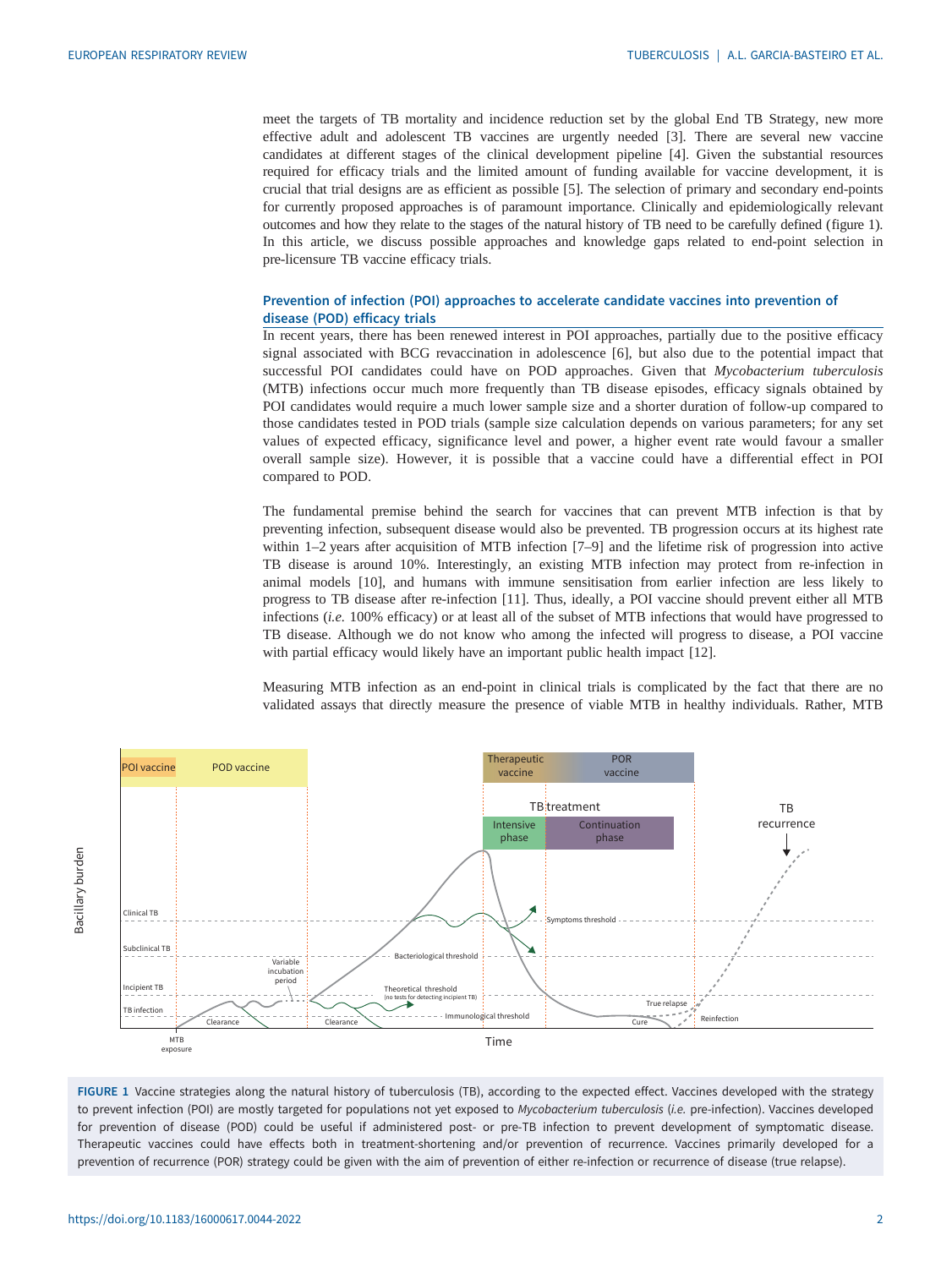infection is inferred through indirect assays, such as purified protein derivative (PPD)-based tuberculin skin tests (TSTs) or interferon gamma release assays (IGRAs) [[13\]](#page-10-0). These assays detect the presence of a cellular immune response to MTB-specific antigens, which is indicative of recent or past in vivo exposure to MTB [[14, 15](#page-10-0)]. IGRAs have similar sensitivity to TSTs for identifying individuals with TB disease, but higher specificity, as they do not give false-positive results in those with previous BCG vaccination or exposure to environmental mycobacteria. In addition, IGRAs allow a more objective, laboratory-based, assessment in a single visit, whereas a TST needs a return visit to read the result which, in addition, is subject to intra and inter-reader variability [\[16](#page-10-0)]. Therefore, although many epidemiological studies employ PPD-based TST due to lower cost, the increased specificity and reduced need for repeat visits makes IGRA the measurement of choice for POI clinical trials.

Although higher levels of interferon-gamma (IFN-γ) detected by IGRA (at the time of IGRA conversion) have been associated with higher risk of TB progression (higher positive predictive value) [[14, 15, 17\]](#page-10-0), neither TSTs nor IGRAs accurately identify healthy individuals who will develop disease. Discovery and validation of novel biomarkers (i.e. whole-blood RNA transcriptional signatures including several combinations of genes) that predict progression from MTB infection to active TB disease are ongoing [\[18](#page-10-0)–[20\]](#page-10-0), but they are limited by a short prognostic horizon [[21\]](#page-10-0) and their applicability as clinical trial end-points has not been explored. In particular, it is not clear whether such biomarkers predict progression to disease that could be prevented by vaccination.

Most TB vaccine related studies have used an IGRA assay from the different QuantiFERON (QTF) generations (QTF-Gold, QTF-TB Gold in Tube or QTF-TB Gold Plus test, by Qiagen) as an indirect test for TB infection. QTF measures the IFN-γ response in IU·mL<sup>-1</sup>. IGRA conversion from a negative to a positive test is currently considered the most robust biomarker of acquisition of MTB infection that is a suitable end-point for clinical trials [\(table 1](#page-3-0)). However, serial IGRA testing is associated with substantial variability in the test results, which may result from both biological and technical variability (sample preparation and processing) [[13, 17\]](#page-10-0). To partly address these issues, more stringent end-point definitions can be applied. These include defining "sustained" IGRA conversion as one (or more) negative test followed by at least two positive tests over 6 months. Sustained IGRA conversion has been hypothesised to represent persistent MTB infection, as opposed to a transient conversion to positive, followed by reversion to negative within 6 months. IGRA reversion occurs more frequently with low IFN-γ conversion values just above the assay cut-off [[14, 22, 23\]](#page-10-0). The clinical significance of IGRA reversion remains to be established, but TST reversion has been associated with self-cured TB in humans and sterilised infection in guinea pigs [\[24](#page-10-0)]. Alternative cut-offs to interpret IGRA results may also be considered (for research purposes) to define alternative POI end-points, to exclude values falling in the "uncertainty zone" (IFN-γ 0.2–0.7 IU·mL−<sup>1</sup> ) [\[17](#page-10-0)] or enrich for highest risk of TB progression (IFN-γ>4 IU·mL−<sup>1</sup> at conversion) [\[14](#page-10-0), [15\]](#page-10-0), at the expense of lower sensitivity to detect new MTB infections. [Table 1](#page-3-0) shows the advantages and disadvantages of several possible POI end-points in vaccine efficacy clinical trials, many of them used in ongoing trials).

Three POI trials have been conducted in recent years, using these different end-point definitions as primary and secondary objectives. The first POI phase IIb trial, which assessed efficacy of H4:IC31 and BCG revaccination in adolescents [[6](#page-9-0)], specified one primary end-point and several secondary end-points, all of them based on QFT Gold-in-Tube assay. The trial did not show efficacy for either H4:IC31 or BCG revaccination based on analysis of the primary end-point: QFT conversion from negative at baseline to ⩾0.35 IU·mL−<sup>1</sup> any time during follow-up. However, BCG revaccination showed 45.4% efficacy against the secondary end-point, sustained QFT conversion, defined as the conversion from a negative QFT at baseline to a positive QFT without reversion to negative status at 3 months and 6 months after conversion (i.e. three consecutive positive QFT results within 6 months). Upon initial conversion, QFT reversion rates were 46% in BCG and 25% in placebo recipients. A potential explanation could be that some new MTB infections are transient, and the QTF result would correspondingly be transient. This assumption, for which no direct evidence is yet available, would imply that individuals with QFT reversion might have cleared infection and have lower risk of progression to TB disease. Conversely, sustained QFT conversion could be hypothesised to represent persistent MTB infection, which would be associated with a higher risk of progression to TB disease ([figure 2](#page-4-0) shows the assumed IGRA dynamics after vaccination with a POI candidate). Notably, BCG revaccination also showed 45% efficacy in preventing QFT conversion when defined as >4 IU·mL<sup>-1</sup> (exploratory end-point).

A new larger phase IIb POI trial of BCG revaccination is currently being conducted in South Africa with sustained QFT conversion as the primary end-point (i.e. a prevention of sustained conversion trial) and QFT conversion when defined as >4  $IU·mL^{-1}$  as secondary end-point (NCT04152161). Another POI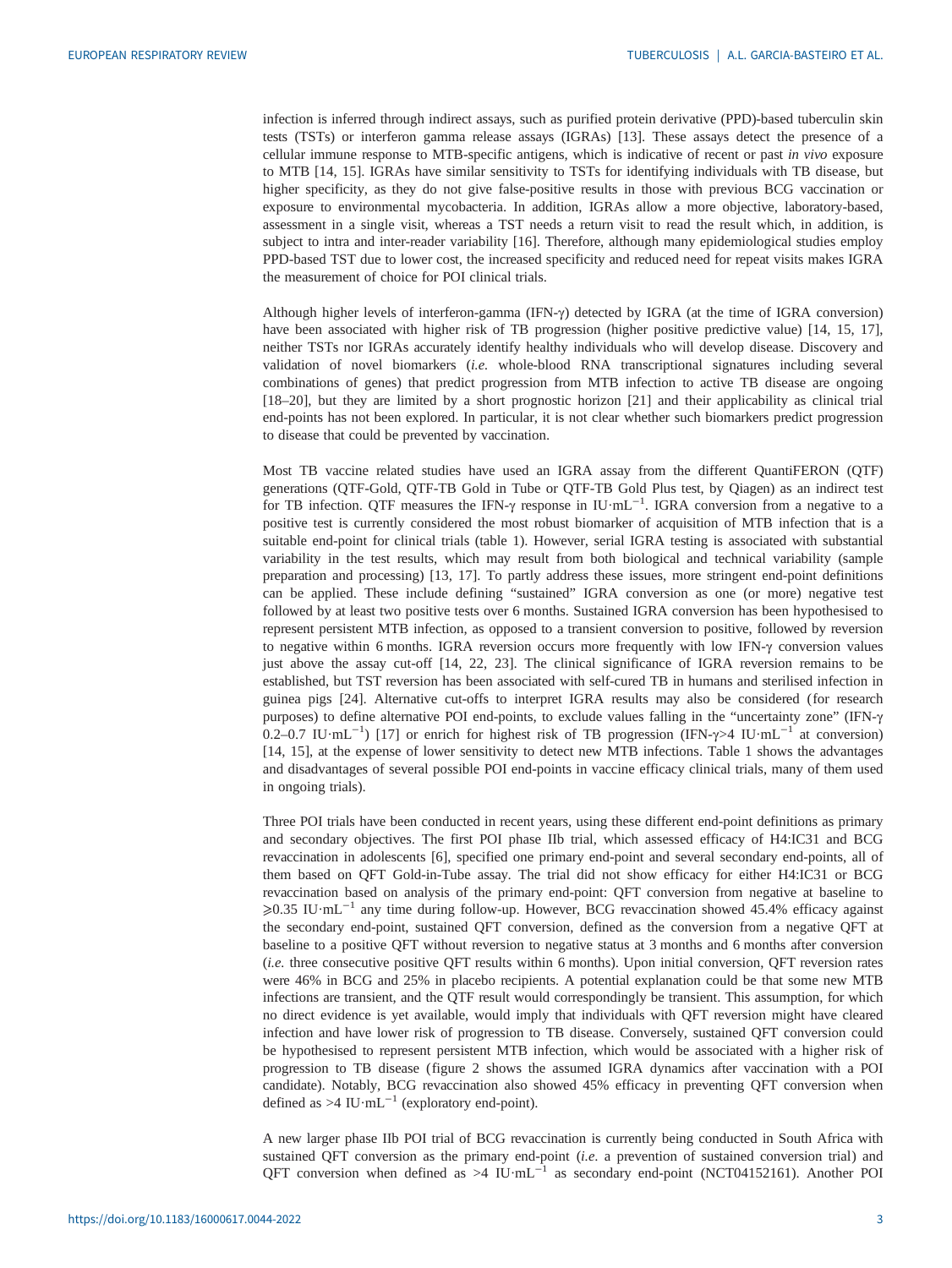<span id="page-3-0"></span>

| TABLE 1 Advantages and disadvantages of possible end-point definitions for tuberculosis (TB) vaccine efficacy trials |                                                                                                                                                                                                                      |                                                                                                                                                                                                                                                                                                              |
|----------------------------------------------------------------------------------------------------------------------|----------------------------------------------------------------------------------------------------------------------------------------------------------------------------------------------------------------------|--------------------------------------------------------------------------------------------------------------------------------------------------------------------------------------------------------------------------------------------------------------------------------------------------------------|
|                                                                                                                      | Advantages                                                                                                                                                                                                           | <b>Disadvantages</b>                                                                                                                                                                                                                                                                                         |
| POI                                                                                                                  |                                                                                                                                                                                                                      |                                                                                                                                                                                                                                                                                                              |
| IGRA (QTF) conversion<br>$(>0.35$ IU $\cdot$ mL <sup>-1</sup> )                                                      | $\sim$ 10-fold more frequent than TB disease<br>Widely used threshold in routine practice<br>Higher sensitivity for detecting MTB infection<br>compared to higher thresholds                                         | Does not detect all true MTB infections<br>IGRA reversion is common, but of unclear clinical significance<br>Significance of protection unclear<br>Test performance in PLHIV, people with immune-mediated<br>inflammatory diseases taking immunosuppressive treatment,<br>and very young children is unclear |
| IGRA (QTF) conversion<br>$($ >4.0 IU·mL <sup>-1</sup> )                                                              | Higher risk of progression to TB disease than<br>conversion at manufacturer threshold<br>Higher specificity for detecting MTB infection than<br>manufacturer threshold                                               | Less frequent event than conversion at manufacturer threshold<br>Lower sensitivity for detecting MTB infection than manufacturer<br>threshold                                                                                                                                                                |
| Sustained IGRA<br>conversion (6 months)                                                                              | Might represent sustained (persistent) MTB<br>infection<br>Might be associated with higher risk of TB disease<br>compared to a single conversion<br>Lower risk of false-positive result compared to a<br>single test | Less frequent event than initial IGRA conversion<br>Does not encompass IGRA conversion-reversion-conversion events<br>Need for TB preventive therapy precludes nested POI in POD<br>efficacy trial design                                                                                                    |
| POD                                                                                                                  |                                                                                                                                                                                                                      |                                                                                                                                                                                                                                                                                                              |
| MTB liquid culture<br>(sputum)                                                                                       | Gold standard (most sensitive) tool<br>Allows genotyping of MTB strain                                                                                                                                               | Need for central laboratory<br>Variable contamination rate (largely laboratory-dependent)<br>Lower yield in pauci-bacillary TB disease:<br>- HIV-associated TB<br>- childhood TB                                                                                                                             |
| - One sample                                                                                                         | Logistically simple<br>Lower sensitivity                                                                                                                                                                             | Potential false-positive results                                                                                                                                                                                                                                                                             |
| - Two or more separate<br>samples (processed<br>independently)                                                       | Higher specificity (if both need to be positive)                                                                                                                                                                     | Logistically complex<br>Less frequent than single positive sample<br>Decreased sensitivity (if both need to be positive), especially in<br>pauci-bacillary TB disease:<br>- HIV-associated TB<br>- childhood TB                                                                                              |
| - Before treatment of the<br>TB episode starts                                                                       | Not affected by effect of vaccination on response<br>to TB therapy                                                                                                                                                   | Logistically complex<br>Lower sensitivity than before or after treatment starts                                                                                                                                                                                                                              |
| Xpert Ultra (sputum)                                                                                                 | Does not need central laboratory<br>Available at district-level hospitals<br>Rapid turnaround                                                                                                                        | Does not allow to genotype MTB strain<br>Lower sensitivity and specificity than culture (higher false-positive<br>rate, especially among trace results)                                                                                                                                                      |
| MTB liquid culture OR Xpert<br>Ultra (sputum)                                                                        |                                                                                                                                                                                                                      |                                                                                                                                                                                                                                                                                                              |
| - With symptoms                                                                                                      | Protection associated with direct health benefit                                                                                                                                                                     | No opportunity to assess vaccine efficacy against<br>subclinical disease                                                                                                                                                                                                                                     |
| - Without symptoms                                                                                                   | Allows assessment of vaccine efficacy against<br>subclinical TB disease                                                                                                                                              | Significance of clinical protection unclear<br>Need for TB treatment precludes subsequent assessment of<br>vaccine efficacy against symptomatic TB disease                                                                                                                                                   |
| Digital chest radiograph<br>(with or without CAD)                                                                    | High sensitivity for TB, widely available and with<br>high added value in populations with<br>paucibacillary disease, such as:<br>- HIV-associated TB<br>- childhood TB                                              | Limited specificity                                                                                                                                                                                                                                                                                          |
| Urine LAM                                                                                                            | High specificity in PLHIV with low CD4 counts                                                                                                                                                                        | Limited sensitivity with increasing levels of CD4 counts                                                                                                                                                                                                                                                     |
| TB symptoms (clinical<br>diagnosis)                                                                                  | High sensitivity, especially in pulmonary TB among<br>HIV-negative individuals, cheap, no laboratory<br>infrastructure needed<br>Sometimes used to define unconfirmed TB                                             | Limited specificity<br>Subjective interpretation of symptoms                                                                                                                                                                                                                                                 |
| Prevention of recurrence/therapeutic                                                                                 |                                                                                                                                                                                                                      |                                                                                                                                                                                                                                                                                                              |
| M. tuberculosis liquid culture<br>(sputum)                                                                           | Gold standard<br>Allows genotyping of MTB strain (true relapse<br>versus reinfection) if collected before treatment                                                                                                  | Need for central laboratory                                                                                                                                                                                                                                                                                  |
| Xpert Ultra (sputum)                                                                                                 | Logistically simple at treatment start                                                                                                                                                                               | Cannot distinguish viable from non-viable MTB bacilli<br>No opportunity to genotype MTB strain<br>e accour LAM, linearphinemannan MTD, Mucebacterium tuberculesis; DLHIV, neapl                                                                                                                              |

CAD: computer-aided detection; IGRA: interferon gamma release assay; LAM: lipoarabinomannan MTB: Mycobacterium tuberculosis; PLHIV: people living with HIV; POD: prevention of disease; POI: prevention of infection; QFT: QuantiFERON-TB.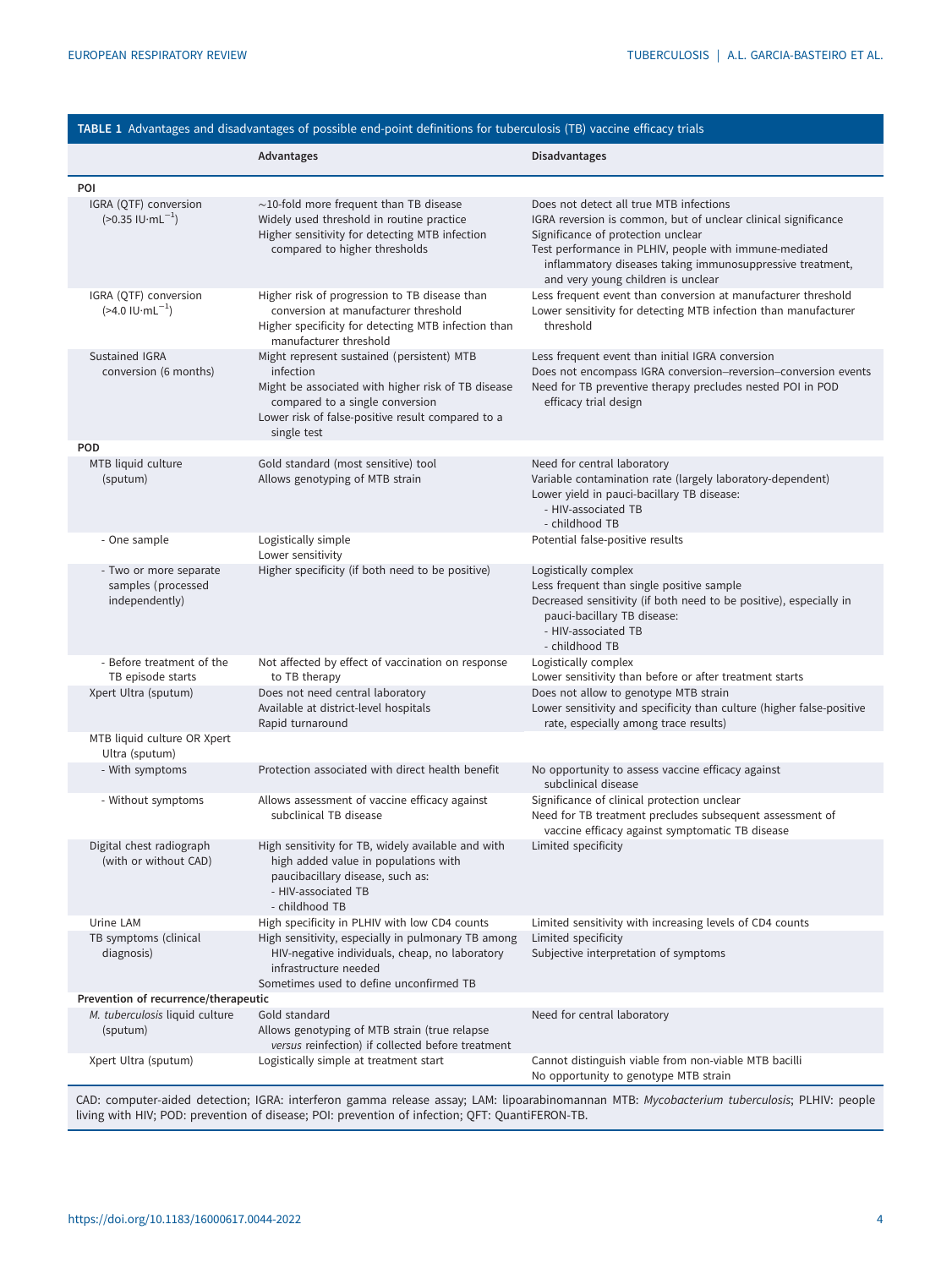

FIGURE 2 Hypothesised interferon gamma (IFN-γ) release assay (IGRA) dynamics after vaccination with a prevention of infection candidate. QuantiFERON-TB (QFT) negative participants receiving vaccine or placebo. Rates of acquisition of Mycobacterium tuberculosis infection (QFT conversion), established infection (sustained QFT conversion through 6 months post conversion) and transient infection (QFT reversion within 6 months post conversion) are compared between the study arms. Participants with sustained QFT conversion and QFT >4 IU·mL<sup>-1</sup> are considered at higher risk of tuberculosis compared to non-converters and reverters. The dotted line represents the standard QFT cut-off at 0.35 IU·mL<sup>-1</sup>.

candidate, the inactivated Mycobacterium obuense vaccine DAR-901, was recently tested in a phase IIb POI trial in Tanzanian adolescents with a lower force of MTB infection than that observed in South Africa (NCT02712424). DAR-901 did not show efficacy against either initial or sustained IGRA conversion in this trial [[25\]](#page-10-0).

<span id="page-4-0"></span>Besides representing indirect evidence of MTB infection, IGRAs and TSTs have other limitations. Some people with culture-confirmed TB disease are QFT-negative, suggesting that there are individuals who do not convert their QFT at the time of infection (or that they reverted their QFT status but nonetheless progressed to disease). For example, it has been shown that 5–10% of heavily exposed TB contacts show persistent QFT-negative results, despite having evidence of TB exposure through humoral response against different MTB antigens [[26, 27\]](#page-10-0). Therefore, the true MTB infection status in these individuals is uncertain and they would not be identified by IGRAs as infected, highlighting the need to explore other immunological assays to ascertain TB infection status. In addition, people living with HIV (PLHIV) who are immunosuppressed or people with immune-mediated inflammatory diseases taking tumour necrosis factor-α inhibitors might also have a poorer IFN-γ response, affecting the interpretation of IGRA results. Conversely, evidence suggests that adaptive immune responses ( positive IGRA or positive TST) have been shown to persist for long periods in individuals who have very likely cleared the MTB infection and who have very low risk of progression to TB [[28\]](#page-10-0). Modelling analyses suggest that the number of people harbouring viable MTB at any given time worldwide might be much lower than previously estimated by the number of IGRA-/TST-positive individuals [[29, 30\]](#page-10-0). Therefore, while detection of IGRA conversion is considered a biomarker for acquisition of MTB infection, it is possible that some individuals with sustained conversion may also clear infection [[31\]](#page-10-0). The measurement of the measurement of the measurement of the measurement of the measurement of the measurement of the measurement of the definition of the measurement of the definition is the definition of the definition

Modified IGRAs may also be needed to evaluate MTB infection in study populations who have received novel TB vaccines expressing antigens that are also included in currently available commercial IGRA. For example, ESAT6- and CFP10-free IGRAs may be needed to evaluate MTB infection in individuals who have received H56:IC31 or MTBVAC, respectively, for which traditional IGRAs would not distinguish between vaccination and MTB infection. A promising ESAT6-free assay has recently been developed with similar accuracy as QFT for detecting established MTB infection [\[32](#page-10-0)].

## Optimising TB disease end-points for future efficacy trials

#### POD

In addition to utilising POI trials to accelerate and streamline down-selection of candidates to progress to further stages of development, there is a need to optimise the selection of efficacy end-points in POD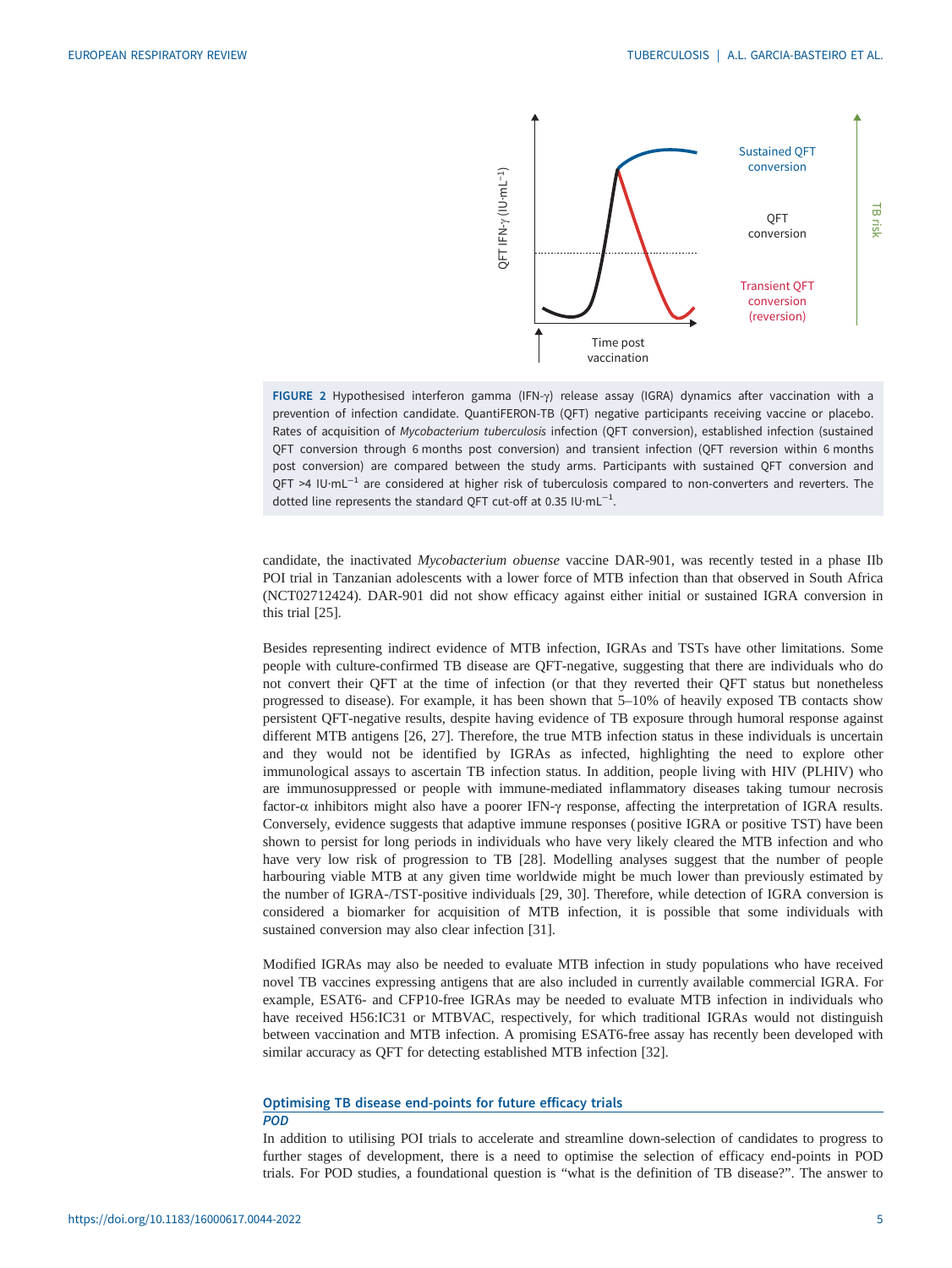this question helps to guide the screening procedures necessary at baseline to rule out prevalent disease prior to vaccination, and to guide the tests used in follow-up to ascertain incident disease outcomes as a function of vaccination status and thus to estimate vaccine efficacy. Broadly speaking, there are two potential angles to the definition of TB disease – one pertaining to illness regardless of transmissibility and a public health perspective that puts an emphasis on potential for transmission. While it is clear that an individual could be both symptomatic and contagious, the growing literature around subclinical tuberculosis [\[33](#page-10-0)], in which an individual is asymptomatic but is found to have positive microbiologic tests for MTB, allows further profiling of TB disease based upon expected transmissibility.

Regardless of the TB case definition, it is paramount that prevalent cases at baseline, which could not be prevented by vaccination, are identified and excluded. Simple symptom screening would overlook individuals with existing subclinical TB disease, who might progress to symptomatic disease during the trial period, and in consequence underestimate the true vaccine efficacy. For this reason, it would be important to perform microbiological assessments at enrolment on all subjects.

A phase 2b  $M72/ASO1<sub>E</sub>$  prevention of disease study (NCT01755598) [\[34](#page-10-0)] excluded randomisation individuals who either had symptoms of TB at screening or were Xpert-positive at screening (Xpert is a rapid molecular test based on detection of MTB nucleic acid). No significant vaccine efficacy was demonstrated during the first year after vaccination, whereas considerable efficacy against disease was reported in the second and third year of the trial. Therefore, it might be hypothesised that despite efforts to exclude participants with active tuberculosis, incipient or subclinical TB cases might have been missed in this study, and these were the cases seen in the first 9–12 months, which occurred at similar rates in the vaccine and placebo arms, before incidence in the vaccine arm began to decline. A recent national TB prevalence survey from South Africa demonstrated that among 234 survey cases (220 culture-positive and 14 culture-negative), 57.7% of the individuals had abnormal chest radiography (CXR) with no clinical symptoms and only 6% of cases with abnormal CXR were negative by culture, suggesting screening radiology could be useful to exclude asymptomatic individuals with TB from clinical trials [[35](#page-10-0)]. The recent World Health Organization (WHO) systematic screening guidelines for TB disease also recommend CXR in those populations in which TB screening is indicated, especially in PLHIV, in whom CXR improves the sensitivity of the WHO-recommended four-symptom screen in those on antiretroviral therapy (ART) [[36](#page-10-0)]. However, CXR reading requires either human resources, with unavoidable inter-rater variability, or computer-aided detection (CAD) software, for which the pooled specificity ranges from 54 to 60% when benchmarked at 90% sensitivity [[37](#page-11-0)]. This significant limitation applies to both baseline CXR screening to determine eligibility and as a component of algorithms to define unconfirmed TB disease.

Obtaining samples from study participants to ascertain disease end-points might not always be feasible. Indeed, not all participants, even those with TB, are able to produce an expectorated sputum sample for microbiological confirmation. In those unable to produce sputum spontaneously (sputum unproductive), induction with hypertonic saline followed by two or three samples collected on the same day has been recommended for clinical purposes, avoiding the complex logistics of requesting three samples on three separate days [\[38](#page-11-0)].

Selection of the efficacy end-point will depend on the primary goal of the trial. If the goal is to reduce the rate of incident symptomatic TB by vaccination, the presence of symptoms and a positive microbiological test during follow-up will suffice to ascertain incident TB cases. If, however, the goal is to reduce the development of any MTB-culture positivity, then serial sputum tests would be needed to look for all new potentially contagious cases that might impact MTB transmission, including subclinical disease. Of note, nucleic acid amplification tests would not be a substitute for culture in patients with recent previously treated TB since the technology cannot discern live from dead tubercle bacilli. It should also be noted that regular microbiologic screening to detect subclinical or asymptomatic TB would not allow subsequent progression to symptomatic disease, as all individuals with microbiologically confirmed TB would be referred for treatment, halting further disease progression. Thus, it might not be possible to properly ascertain both subclinical and symptomatic TB disease end-points in the same trial. One alternative approach would be microbiologic screening of all participants at the end of the study, regardless of presence or absence of symptoms. Collecting sputum samples in all participants at different time points for retrospective microbiological testing at the end of the study could also shed light on the efficacy against subclinical disease.

One question that arises is whether an isolated positive test is sufficient to define disease for the detection of incident TB cases. Based on published literature indicating that the rate of false-positivity is 1/50 to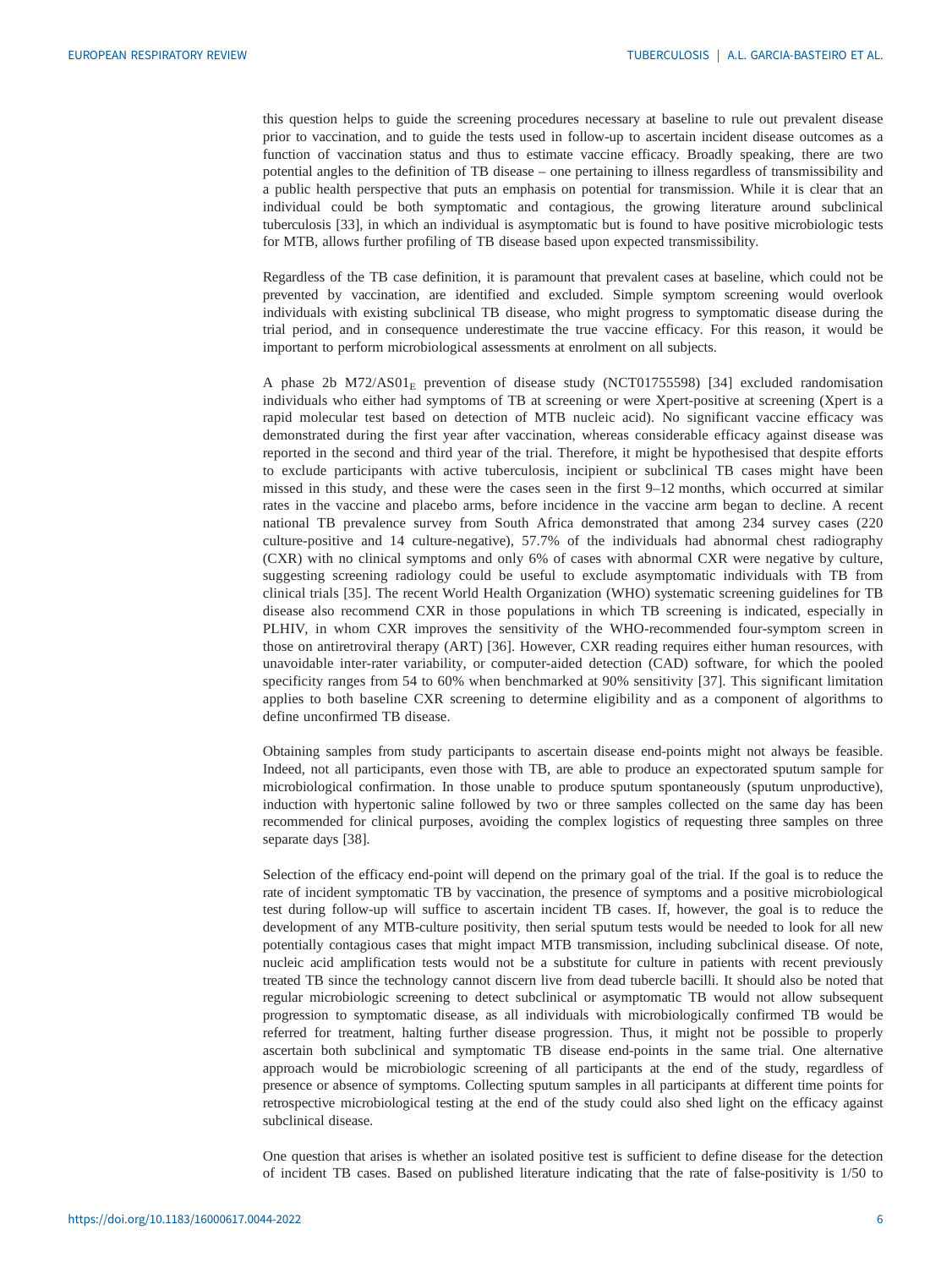1/100 [[39, 40\]](#page-11-0) (Xpert MTB/RIF or culture, respectively), it is unlikely that a single positive test would falsely assign any one individual. However, multiple false-positives in both arms of a trial could have the effect of decreasing effect size, i.e. biasing the efficacy estimate for an effective vaccine towards zero. Given that the goal of the baseline test is to screen out individuals who may develop symptomatic disease due to already existing subclinical TB, it would be reasonable to use a single positive result for this purpose. However, since ascertainment of TB disease end-points after the vaccine intervention should be highly specific, two or more tests should ideally be used to define the primary outcome. [Table 1](#page-3-0) shows the advantages and disadvantages of several possible POD end-points in vaccine efficacy trials, many of them used in ongoing trials.

Two special situations require additional consideration: paediatric TB and extrapulmonary TB (EPTB). In high-burden TB settings, there is a bimodal curve of paediatric TB disease incidence with a peak <2 years, a trough from age 5–10 years, and a second upward trend starting in adolescence. The first peak in very young children is associated with a high risk for morbidity and mortality due to disseminated and severe forms of TB disease. Children under age 5 years may be investigated by gastric lavage or induced sputum and nasopharyngeal aspirate after hypertonic saline nebulisation, but diagnostic yield seldom exceeds 30%, even in hospitalised children [[41, 42](#page-11-0)]. Since true TB disease in young children may be missed by a case definition requiring microbiologic confirmation, a composite end-point including evidence of MTB exposure and/or infection, presence of symptoms, and radiologic evidence of intrathoracic TB may be used [\[43](#page-11-0)]. However, definition of MTB infection may not even be possible in trials of vaccines that cross-react with IGRA without the development of new tools. While such composite end-points are less specific than one requiring microbiologic confirmation, specificity may be improved by applying stringent definitions for exposure and compatible symptoms, and by applying a standardised approach to radiologic evaluation by an expert panel. Unfortunately, CAD solutions for paediatric TB are still under evaluation.

EPTB disease has also been excluded from the primary end-point of the M72 efficacy trial (conducted among adults aged 18–50 years) and it has not been included as a standalone end-point amongst the secondary end-points [\[34](#page-10-0)]. Likely reasons are the lower bacteriological confirmation rate found in EPTB patients, the lower frequency of EPTB events overall, and the possibility of different vaccine-induced immune responses against pulmonary TB and EPTB, which would hinder the efficacy assessment of the most common TB form, pulmonary TB. A joint secondary end-point including pulmonary and extrapulmonary tuberculosis disease should be explored in future POD trials. EPTB in children is an important outcome and one of the reasons why BCG is given at birth is to prevent miliary and meningeal TB. However, the number of such cases in modern BCG clinical trials has been remarkably small [[44\]](#page-11-0), and most data have been generated in case-control studies [[45, 46](#page-11-0)]. For future trials, an optimal diagnosis of EPTB (for children and adults) should include microbiologic assessment (single positive nucleic acid amplification test or culture) and/or histopathologic evidence of necrotising granulomas with acid-fast bacilli, but the number of end-points is likely to be too small to provide a precise estimate of protective efficacy for EPTB alone.

#### Prevention of recurrence (POR) and therapeutic approaches

In this section we include considerations for both classical POR trials, in which vaccination occurs towards the end or at the end of TB treatment and can only affect post-treatment outcomes, and therapeutic trials, in which vaccination occurs during TB treatment and may affect both on- and post-treatment outcomes [\(figure 1](#page-1-0)) [[47\]](#page-11-0). It is thus apparent that timing of vaccination is likely critical to the magnitude and scope of potential benefit to TB patients. Interest in clinical trials of POR approaches has been growing, driven in part by the potential to fast-track vaccine development by conducting small, less costly trials in TB patient populations, in whom recurrent TB end-points accrue several times faster than TB disease end-points in the general population [[48\]](#page-11-0). A study from Cape Town showed that 18% of patients with a first TB episode in 2013 had at least one further episode by 2016 [[49\]](#page-11-0). Therapeutic vaccine approaches for TB patients, in whom treatment failure is likewise more common than incident TB in the general population, also have potential to directly reduce immediate post-treatment pulmonary morbidity and mortality in patients treated for either drug-sensitive TB (DS-TB) or drug-resistant TB (DR-TB).

POR approaches, in which vaccination occurs at the end of treatment when bacillary and antigen load is low, may be the preferred trial design for candidate vaccines with an unknown safety profile in TB patient populations. It is likely that the potential for harm, in the form of excessive systemic or local inflammatory reaction to vaccination, including the so-called Koch phenomenon [[50\]](#page-11-0), is reduced as the vaccination time point shifts further from the start of TB treatment and bacillary burden decreases. It would also be expected that for trials including PLHIV, the potential immune dysregulation of therapeutic vaccines is minimised as the time to vaccination increases in relation to ART initiation. Conversely, the potential for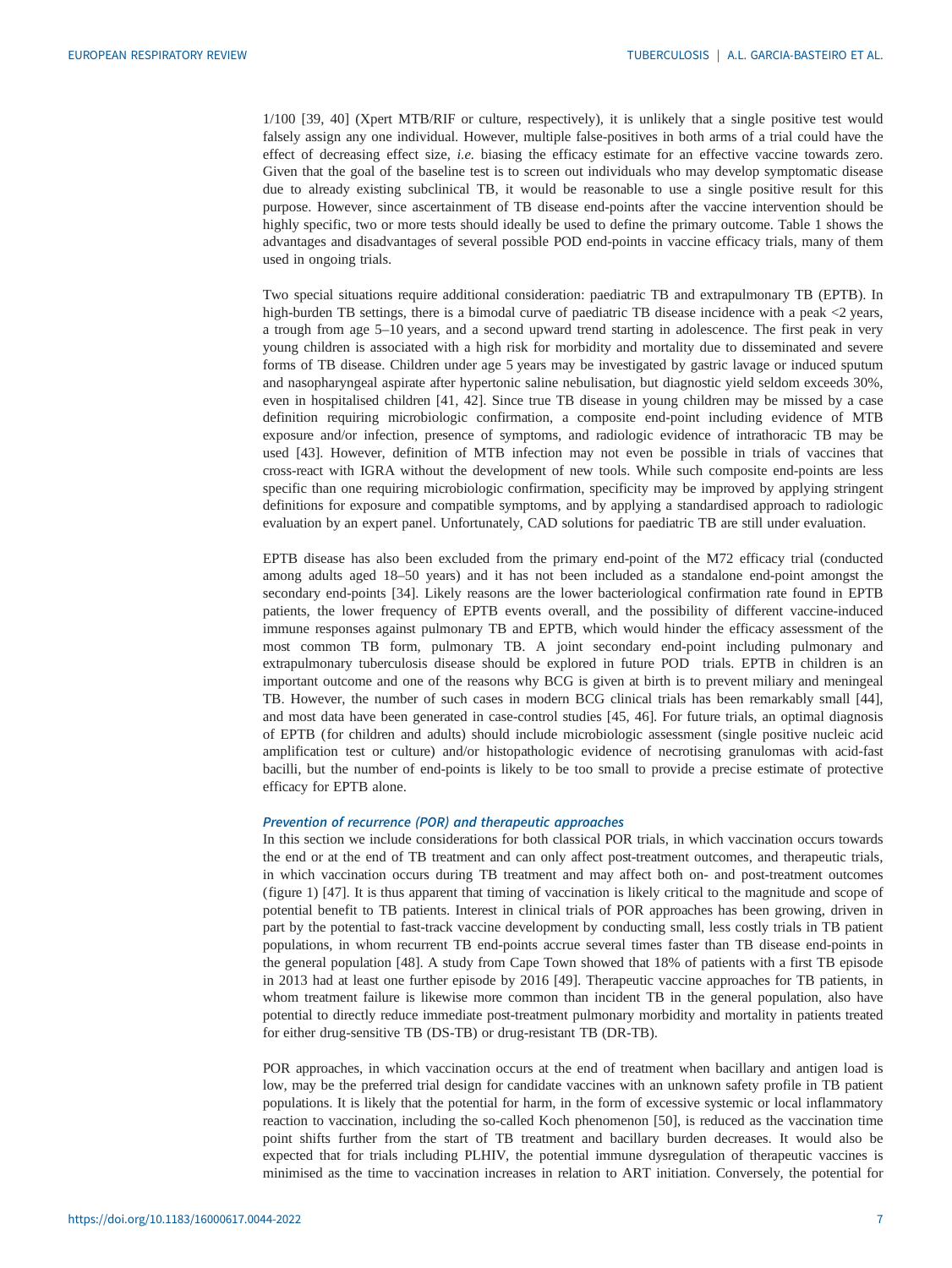on-treatment benefit would increase as the vaccination time point shifts closest to the start of treatment. Since there is also potential for overlapping drug/vaccine toxicities early during the treatment phase, a time de-escalation approach could be used to select the optimal time point for therapeutic vaccination [\[47](#page-11-0)], in which vaccination shifts iteratively towards treatment start in the absence of safety signals from prior cohorts. In addition to injection site reactogenicity, safety end-point evaluation might be enhanced by comparison of lung inflammation measured by positron emission tomography or computer tomography [\[51](#page-11-0), [52\]](#page-11-0). This approach would allow time de-escalation for evaluation of safety to occur in real time, without waiting for immunogenicity end-point analyses.

The primary efficacy end-point for both POR and therapeutic TB vaccine trials is microbiologically confirmed pulmonary TB, occurring in the post-treatment period and/or at the end of treatment, respectively [[53\]](#page-11-0). An efficacy signal from a POR or therapeutic vaccine trial might be used to green-light a conventional POD trial in the general population. However, it must be acknowledged that the mechanism of vaccine-mediated eradication of live bacilli in the context of ongoing or recent disease may differ from that required to prevent progression to disease, whether in uninfected individuals or those with asymptomatic MTB infection. Further, it would be ideal to understand whether a POR vaccine protects against post-treatment true relapse (endogenous reactivation of bacilli not cleared by TB treatment), reinfection, or both. For this, enrolment at the start of treatment may be required to obtain the MTB genotype, and an increased sample size would be required to power efficacy estimates for each end-point separately. In addition, a particular candidate could hypothetically protect against reinfection, but not against true relapse, or vice versa. In both situations, the observed vaccine efficacy would underestimate the true vaccine efficacy specifically for a particular protective mechanism, while the extent of underestimation depends on the incidence of the phenomena against which no protection is afforded.

The potential for therapeutic vaccination to improve treatment outcomes for both DS- and DR-TB hinges not only on the vaccine-specific immune response, but also on the potential for vaccine-mediated improvement in reducing treatment duration, adverse effects, and outcome, which may be specific to a drug regimen. Therapeutic vaccination could have a significant impact in DR-TB patients, as their treatment has traditionally been lengthy, toxic, poorly tolerated, with low rates of cure and high rates of mortality. DR-TB patients demonstrated a lower risk of post-treatment recurrence than DS-TB patients [\[54\]](#page-11-0), either because many patients with DR-TB did not survive to cure or because of the long treatment duration. However, treatment outcomes for DR-TB using new regimens are comparable to DS-TB [\[55\]](#page-11-0). Patients with moderate and hard-to-treat TB, both DS- and DR-TB, might benefit from a POR vaccine to reduce the risk of recurrence. In both DS- and DR-TB, a therapeutic TB vaccine may further contribute to treatment-shortening and reducing post-TB treatment morbidity and mortality, and towards preventing resistance. Consequently, the inclusion of post-TB lung function-related secondary end-points (measured at baseline and after treatment) could provide additional information on vaccine capacity to prevent lingering sequelae.

It is possible, if not likely, that the magnitude of a POR or therapeutic vaccine efficacy signal would be specific to a particular drug regimen, due to the interaction of the therapeutic effect on antigen load and potential vaccine-mediated immune response. Given the progress in new shorter effective regimens for both DS- and DR-TB, POR or therapeutic vaccines should be evaluated against different treatment regimens, not only the current standard of care. This is particularly true if vaccine-mediated reductions in the rates of adverse treatment outcomes, including pulmonary morbidity, treatment failure, mortality and recurrence, are to be parlayed into further reductions in treatment regimen duration or complexity. The primary challenge to this approach is that TB-recurrence end-points accrue slowly and late in trial follow-up, too late to allow adaptive designs to advance optimal vaccine-regimen combinations or conversely to halt suboptimal vaccine-regimen combinations. It seems that implementation of a TB treatment-shortening strategy using adjunctive therapeutic vaccination would require multiple, sequential trials, first incorporating vaccination at different time points and thereafter incorporating different treatment regimens for both DS- and DR-TB.

### End-point definition in vaccine trials including PLHIV

MTB-infected PLHIV are at higher risk of progression to TB disease and of worse treatment outcomes [\[54](#page-11-0)]. Thus, PLHIV are a priority group for TB-preventive strategies ( preventive treatments or vaccines) and to improve treatment outcomes (therapeutic and POR vaccines) [\[55](#page-11-0)]. Safety end-points are of special importance in this population and safety-related concerns have been key arguments precluding the inclusion of PLHIV in certain TB vaccine clinical trials. In order to progress into clinical development, vaccines need to show an appropriate safety profile in early stages, and this would be of even greater importance in trials involving live attenuated vaccines that included untreated or immunocompromised PLHIV.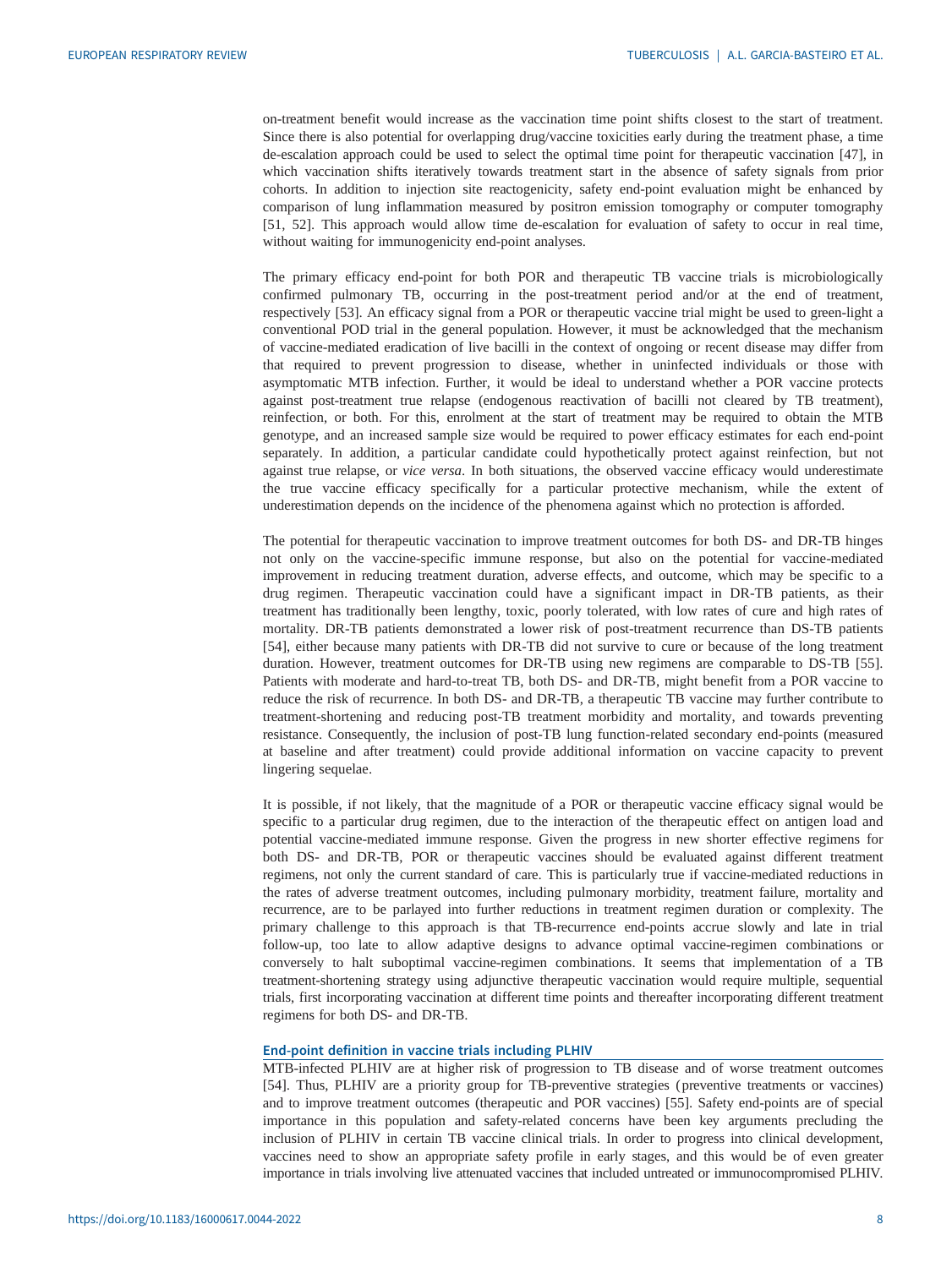However, modelling has demonstrated the potentially important population-level impact of protection of PLHIV through TB vaccination in high HIV prevalence settings [[12\]](#page-10-0); so non-immunosuppressed PLHIV should be included in trials where possible, ideally in pre-licensure trials so that this population can be included in the indication at launch.

POI trials including PLHIV face added challenges regarding the measurement of efficacy end-points, since current tools to measure TB infection are even less optimal in PLHIV than in people without HIV infection. TST sensitivity is lower among PLHIV [\[56](#page-11-0)]. Evidence on the diagnostic performance of IGRA to detect recent MTB infection among PLHIV with low CD4 counts is limited. In addition, the predictive value of a given IGRA conversion threshold to develop TB is still uncertain in HIV-uninfected individuals. It would seem reasonable to include PLHIV on ART in POI trials, but not immunosuppressed individuals, due to the uncertainty about the diagnostic performance and interpretation of MTB infection tests and the likely robust response required to show vaccine efficacy.

Efficacy end-points in phase IIb/III POD trials including PLHIV follow similar arguments as for HIV-negative individuals. Capturing subclinical TB as an end-point (or screening for subclinical TB at enrolment) might have the same relevance for PLHIV, as this phenotype seems to be similarly prevalent irrespective of HIV status [[35,](#page-10-0) [57\]](#page-11-0). However, traditional sputum-based diagnostic tools might be less sensitive for TB disease in PLHIV, and the inclusion of urine-based diagnostics (TB- lipoarabinomannan (LAM), urine Xpert) might be considered [\[58](#page-11-0), [59](#page-11-0)]. However, although these tools, including the promising FujiLAM [\[60](#page-11-0)], may be sensitive for TB diagnosis among PLHIV with low CD4 counts, they lack specificity. EPTB is also more frequent in PLHIV, and this form of TB may need organ-specific diagnostic approaches [[61\]](#page-11-0).

The potential inclusion of less stringent end-points for any unconfirmed TB case definition for PLHIV, including the use of digital CXR and CAD, epidemiological linkage, and symptom screening could be explored, as has been done for preventive therapy trials among PLHIV and children [[62, 63](#page-11-0)]. However, it must be acknowledged that such approaches unavoidably decrease specificity and would be a major challenge for inclusion of PLHIV in POD efficacy trials, since the TB disease end-point should be identical for all participants, with and without HIV infection. A need for specially designed TB end-points for immunosuppressed PLHIV might preclude participation in critically important licensure studies. Therefore, until new and better diagnostic tools are developed, the TB end-point definition for inclusive vaccine efficacy trials might not be optimally sensitive for TB disease in immunosuppressed PLHIV. However, PLHIV should be included in efficacy trials for safety and immunogenicity assessments, even if they are not powered to demonstrate vaccine efficacy for POD in this subgroup. If shown to be safe and immunogenic in phase 3 trials, vaccine could potentially be recommended for use in PLHIV once marketing approval is granted.

#### **Conclusions**

Recent advances in proof-of-concept efficacy trials have renewed hope for the development of a successful candidate vaccine that could accelerate efforts to decrease the unacceptable global burden of TB. POI approaches offer an attractive opportunity to green-light and accelerate new candidate vaccines to advance into large and expensive POD efficacy trials. However, POI approaches are limited by imperfect current tools to measure MTB infection end-points and uncertainty around the significance of POI for protection against progression to TB disease. Therefore, new and better tests to determine established MTB infection are needed, as well as establishing the clinical significance of IGRA reversions.

The potential contribution of undiagnosed, subclinical TB disease to the epidemic has received increasing attention. However, although subclinical TB may or may not be an important component of MTB transmission, the extent to which subclinical disease progresses to symptomatic TB disease, and thus its importance for individual morbidity and mortality, needs to be elucidated. For this reason, and given that parallel surveillance for both subclinical and symptomatic TB in a clinical trial setting does not seem feasible, the primary end-point for POD efficacy trials that include participants with and without HIV infection is likely to remain symptomatic microbiologically confirmed TB disease. However, it might be feasible to include subclinical TB at end of follow-up as a secondary end-point, which would not affect the ability to demonstrate POD efficacy for symptomatic TB cases during the trial.

The design of therapeutic and POR trials to test new TB vaccine candidates is primarily affected by the timing of vaccination relative to the end of TB treatment. Crucial outstanding questions include whether vaccination close to the start of treatment is safe and can offer an immune-mediated benefit for treatment outcomes. In addition, the extent to which the vaccine efficacy of POR or therapeutic trials can be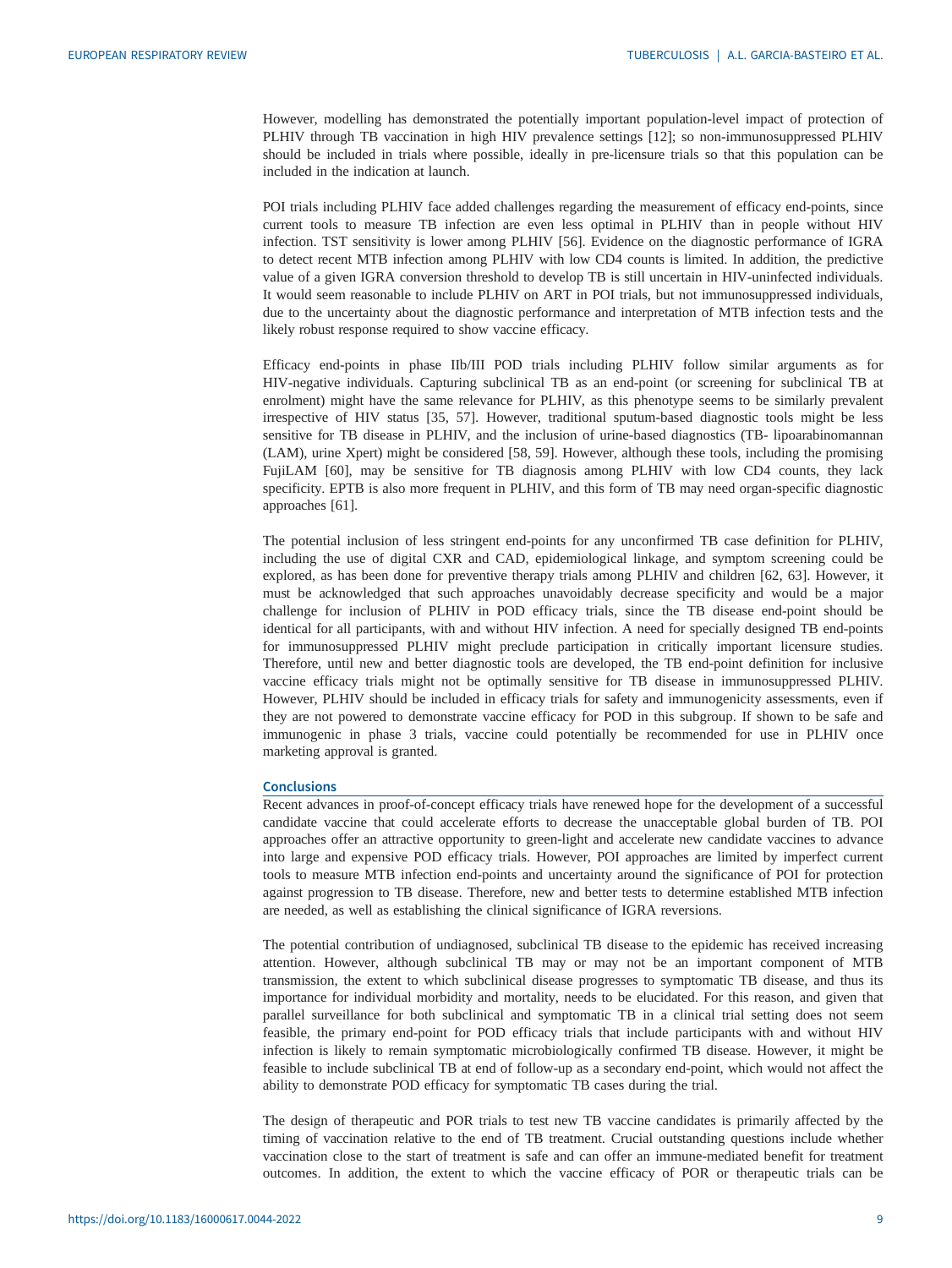<span id="page-9-0"></span>extrapolated to direct protection against progression to TB disease needs to be elucidated, given the different immunological status of recipients and the potentially different mechanisms of vaccine-mediated protection. Regardless, demonstration of efficacy for the therapeutic or POR indication would allow incorporation of TB vaccines into trials of shorter and simpler therapeutic regimens.

Improved diagnostic tools and strategies for both MTB infection and TB disease are being developed, which may be useful in the design and selection of end-points for TB vaccine trials.

Efficient approaches to efficacy trial design, in addition to an increasing number of candidates entering phase 2–3 trials, would contribute to acceleration of the long-standing quest for a new TB vaccine.

Provenance: submitted article, peer reviewed.

Acknowledgements: We would like to thank Ann Ginsberg (Bill and Melinda Gates Foundation) for her comments on the manuscript and Alex Macdonald for helping us with the editing of Figure 1.

Conflict of interest: D. Tait is a salaried employee IAVI NPC. E. Nemes has received grants or contracts from US National Institutes of Health, Bill and Melinda Gates Foundation and Gates Medical Research Institute, outside the submitted work. Leadership or fiduciary role in other board, society, committee or advocacy group, paid or unpaid: "TB immune correlates" Leadership Team. R. Mogg advises that support for the present manuscript has been received from Bill and Melinda Gates, for which they are currently an employee. Consulting fees received from PMV Pharma, Autobahn Therapeutics, Asher Biotherapeutics, Inc., and Bill and Melinda Gates Foundation, outside the submitted work. Unpaid participation on a Data Safety Monitoring Board or Advisory Board for COnV-ert DSMB, outside the submitted work. Stock or stock options held for Takeda, outside the submitted work. R.C. Harris is current employee of Sanofi Pasteur. Shares held for Sanofi Pasteur, outside the submitted work. A. Fiore-Gartland reports support for the present manuscript received from Bill and Melinda Gates Foundation, grant-based funding for Vaccines and Immunology Statistical Center. T. Evans has received consulting fees from Vir Biotechnology, outside the submitted work. Participation on an advisory board to GHIF on a recombinant BCG project run by Serum Institute of India, outside the submitted work. A.F Dagnew is a current employee of the Bill and Melinda Gates Medical Research Institute. F. Cobelens has received grants or contracts from EDCTP and the Bill and Melinda Gates Foundation, outside the submitted work. Support for attending meetings and/or travel received from Tuberculosis Vaccine Initiative, outside the submitted work. Participation on a Data Safety Monitoring Board or Advisory Board for Tuberculosis Vaccine Initiative and EDCTP Tuberculosis Vaccine Oversight Committee, outside the submitted work. Leadership or fiduciary role in other board, society, committee or advocacy group, paid or unpaid: Coalition for TB Vaccine Discovery, Bill and Melinda Gates Foundation. M.A. Behr has received grants or contracts from Canadian Institutes for Health Research (Foundation Grant) and Canada Research Chair, outside the submitted work. Patents planned, issued or pending: Molecular differences between species of the M. tuberculosis complex Grant US-7364740-B2. Priority date 1998/08/25. Participated on the Endpoint Committee of RCT comparing 9 INH to 4 Rif (Menzies, NEJM, 2018). M. Hatherill reports institutional clinical trial grants to University of Cape Town, outside the submitted work. The remaining authors have nothing to disclose.

Support statement: R.G. White is funded by the Wellcome Trust (218261/Z/19/Z), NIH (1R01AI147321-01), EDTCP (RIA208D-2505B), UK MRC (CCF17-7779 via SET Bloomsbury), ESRC (ES/P008011/1), BMGF (OPP1084276, OPP1135288 & INV-001754), and the WHO (2020/985800-0).

#### **References**

- 1 World Health Organization. Global Tuberculosis Report 2021. Geneva, Switzerland, 2021. Available from: [www.](http://www.who.int/publications/i/item/9789240037021) [who.int/publications/i/item/9789240037021](http://www.who.int/publications/i/item/9789240037021)
- 2 Lange C, Aaby P, Behr MA, et al. 100 years of Mycobacterium bovis bacille Calmette–Guérin. Lancet Infect Dis 2022; 22: e2–e12.
- 3 Uplekar M, Weil D, Lonnroth K, et al. WHO's new End TB Strategy. Lancet 2015; 385: 1799–1801.
- 4 Tuberculosis Vaccine Initiative (TBVI). Pipeline of Vaccines. 2021. Available from: [www.tbvi.eu/what-we-do/](http://www.tbvi.eu/what-we-do/pipeline-of-vaccines/) [pipeline-of-vaccines/](http://www.tbvi.eu/what-we-do/pipeline-of-vaccines/) Date last accessed: 7 February 2022.
- 5 García-Basteiro AL, Ruhwald M, Lange C. Design of tuberculosis vaccine trials under financial constraints. Expert Rev Vaccines 2016; 15: 799–801.
- 6 Nemes E, Geldenhuys H, Rozot V, et al. Prevention of M. tuberculosis infection with H4:IC31 vaccine or BCG revaccination. N Engl J Med 2018; 379: 138–149.
- 7 Wiker HG, Mustafa T, Bjune GA, et al. Evidence for waning of latency in a cohort study of tuberculosis. BMC Infect Dis 2010; 10: 37.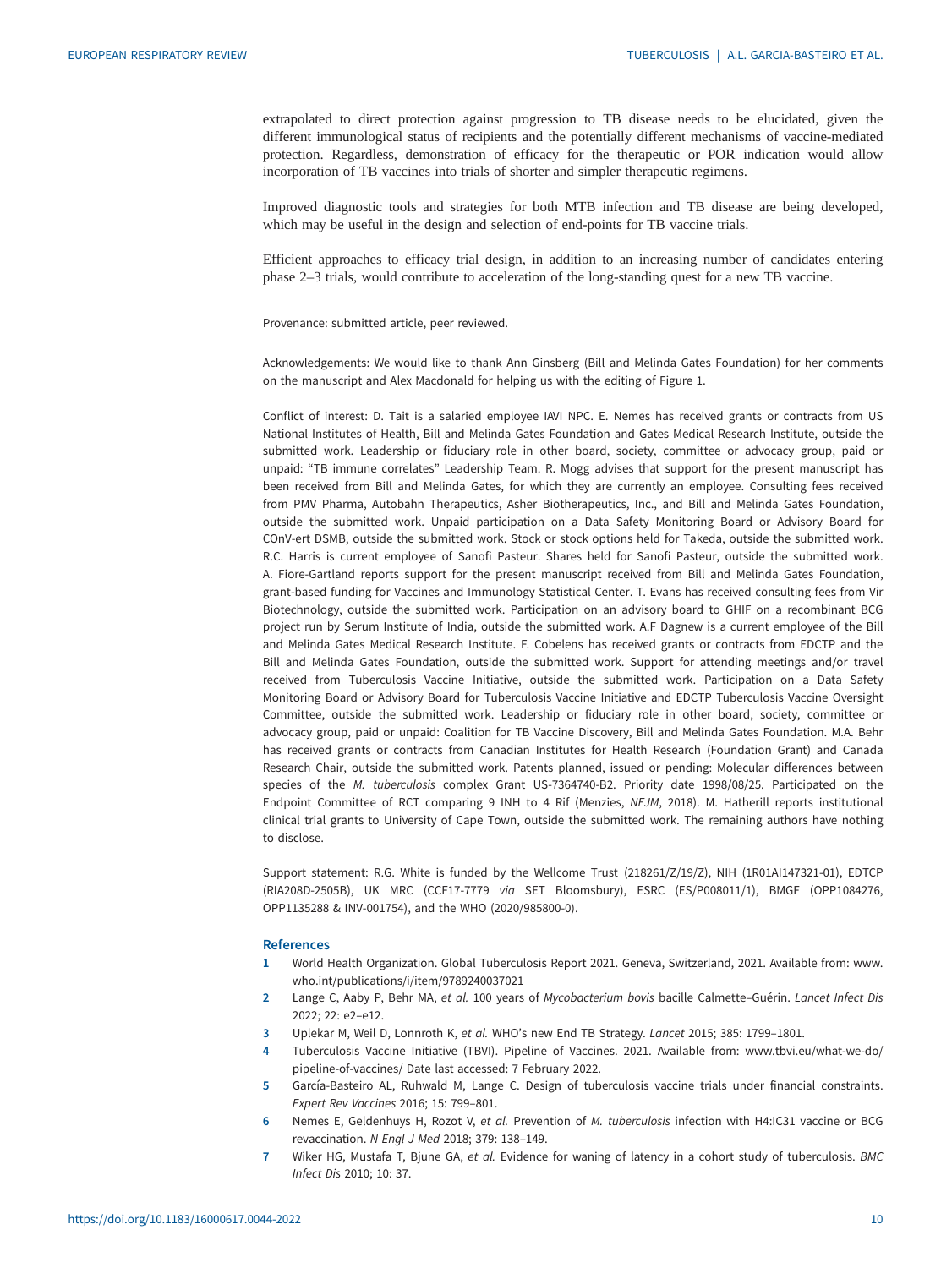- <span id="page-10-0"></span>8 Behr MA, Edelstein PH, Ramakrishnan L. Revisiting the timetable of tuberculosis. BMJ 2018; 362: k2738.
- 9 Machingaidze S, Verver S, Mulenga H, et al. Predictive value of recent quantiFERON conversion for tuberculosis disease in adolescents. Am J Respir Crit Care Med 2012; 186: 1051–1056.
- 10 Cadena AM, Hopkins FF, Maiello P, et al. Concurrent infection with Mycobacterium tuberculosis confers robust protection against secondary infection in macaques. PLoS Pathog 2018; 14: e1007305.
- 11 Andrews JR, Noubary F, Walensky RP, et al. Risk of progression to active tuberculosis following reinfection with Mycobacterium tuberculosis. Clin Infect Dis 2012; 54: 784–791.
- 12 Harris RC, Sumner T, Knight GM, et al. Potential impact of tuberculosis vaccines in China, South Africa, and India. Sci Transl Med 2020; 12: eaax4607.
- 13 Pai M, Denkinger CM, Kik SV, et al. Gamma interferon release assays for detection of Mycobacterium tuberculosis infection. Clin Microbiol Rev 2014; 27: 3–20.
- 14 Andrews JR, Nemes E, Tameris M, et al. Serial QuantiFERON testing and tuberculosis disease risk among young children: an observational cohort study. Lancet Respir Med 2017; 5: 282–290.
- 15 Gupta RK, Lipman M, Jackson C, et al. Quantitative IFN-γ release assay and tuberculin skin test results to predict incident tuberculosis. A prospective cohort study. Am J Respir Crit Care Med 2020; 201: 984–991.
- 16 Gualano G, Mencarini P, Lauria FN, et al. Tuberculin skin test Outdated or still useful for latent TB infection screening? Int J Infect Dis 2019; 80: S20–S22.
- 17 Nemes E, Rozot V, Geldenhuys H, et al. Optimization and interpretation of serial QuantiFERON testing to measure acquisition of mycobacterium tuberculosis infection. Am J Respir Crit Care Med 2017; 196: 638–648.
- 18 Zak DE, Penn-Nicholson A, Scriba TJ, et al. A blood RNA signature for tuberculosis disease risk: a prospective cohort study. Lancet 2016; 387: 2312–2322.
- 19 Suliman S, Thompson EG, Sutherland J, et al. Four-gene pan-African blood signature predicts progression to tuberculosis. Am J Respir Crit Care Med 2018; 197: 1198–1208.
- 20 Mendelsohn SC, Fiore-Gartland A, Penn-Nicholson A, et al. Validation of a host blood transcriptomic biomarker for pulmonary tuberculosis in people living with HIV: a prospective diagnostic and prognostic accuracy study. Lancet Glob Heal 2021; 9: e841–e853.
- 21 Gupta RK, Turner CT, Venturini C, et al. Concise whole blood transcriptional signatures for incipient tuberculosis: a systematic review and patient-level pooled meta-analysis. Lancet Respir Med 2020; 8: 395–406.
- 22 Andrews JR, Hatherill M, Mahomed H, et al. The dynamics of QuantiFERON-TB Gold in-Tube conversion and reversion in a cohort of South African adolescents. Am J Respir Crit Care Med 2015; 191: 584–591.
- 23 Petruccioli E, Chiacchio T, Vanini V, et al. Effect of therapy on Quantiferon-Plus response in patients with active and latent tuberculosis infection. Sci Rep 2018; 8: 15626
- 24 Hawn TR, Day TA, Scriba TJ, et al. Tuberculosis vaccines and prevention of infection. Microbiol Mol Biol Rev 2014; 78: 650–671.
- 25 Munseri P, Said J, Amour M, et al. DAR-901 vaccine for the prevention of infection with Mycobacterium tuberculosis among BCG-immunized adolescents in Tanzania: a randomized controlled, double-blind phase 2b trial. Vaccine 2020; 38: 7239–7245.
- 26 Lu LL, Smith MT, Yu KKQ, et al. IFN-γ-independent immune markers of Mycobacterium tuberculosis exposure. Nat Med 2019; 25: 977–987.
- 27 Gutierrez J, Kroon EE, Möller M, et al. Phenotype definition for "Resisters" to Mycobacterium tuberculosis infection in the literature—A review and recommendations. Front Immunol 2021; 12: 173.
- 28 Behr MA, Edelstein PH, Ramakrishnan L. Is Mycobacterium tuberculosis infection life long? BMJ 2019; 367: 15770. 29 Emery JC, Richards AS, Dale KD, et al. Self-clearance of Mycobacterium tuberculosis infection: implications for
- lifetime risk and population at-risk of tuberculosis disease. Proc R Soc B Biol Sci 2021; 288: 20201635.
- 30 Houben RMGJ, Dodd PJ. The global burden of latent tuberculosis infection: a re-estimation using mathematical modelling. PLoS Med 2016; 13: e1002152.
- 31 Behr MA, Kaufmann E, Duffin J, et al. Latent tuberculosis: two centuries of confusion. Am J Respir Crit Care Med 2021; 204: 142–148.
- 32 Nemes E, Abrahams D, Scriba TJ, et al. Diagnostic accuracy of early secretory antigenic target-6-free interferon-gamma release assay compared to QuantiFERON-TB gold in-tube. Clin Infect Dis 2019; 69: 1724–1730.
- 33 Drain PK, Bajema KL, Dowdy D, et al. Incipient and subclinical tuberculosis: a clinical review of early stages and progression of infection. Clin Microbiol Rev 2018; 31: e00021-18.
- 34 Van Der Meeren O, Hatherill M, Nduba V, et al. Phase 2b controlled trial of M72/AS01 E vaccine to prevent tuberculosis. N Engl J Med 2018; 379: 1621–1634.
- 35 van der Walt M, Moyo S, et al. The First National TB Prevalence Survey. South Africa, 2018. [https://www.nicd.](https://www.nicd.ac.za/wp-content/uploads/2021/02/TB-Prevalence-survey-report_A4_SA_TPS-Short_Feb-2021.pdf) [ac.za/wp-content/uploads/2021/02/TB-Prevalence-survey-report\\_A4\\_SA\\_TPS-Short\\_Feb-2021.pdf](https://www.nicd.ac.za/wp-content/uploads/2021/02/TB-Prevalence-survey-report_A4_SA_TPS-Short_Feb-2021.pdf) Date last accessed: 4 May 2021.
- 36 World Health Organization. WHO consolidated guidelines on tuberculosis module 2: screening systematic screening for tuberculosis disease. Geneva, Switzerland. 2021. [https://www.who.int/publications/i/item/](https://www.who.int/publications/i/item/9789240022676) [9789240022676](https://www.who.int/publications/i/item/9789240022676)